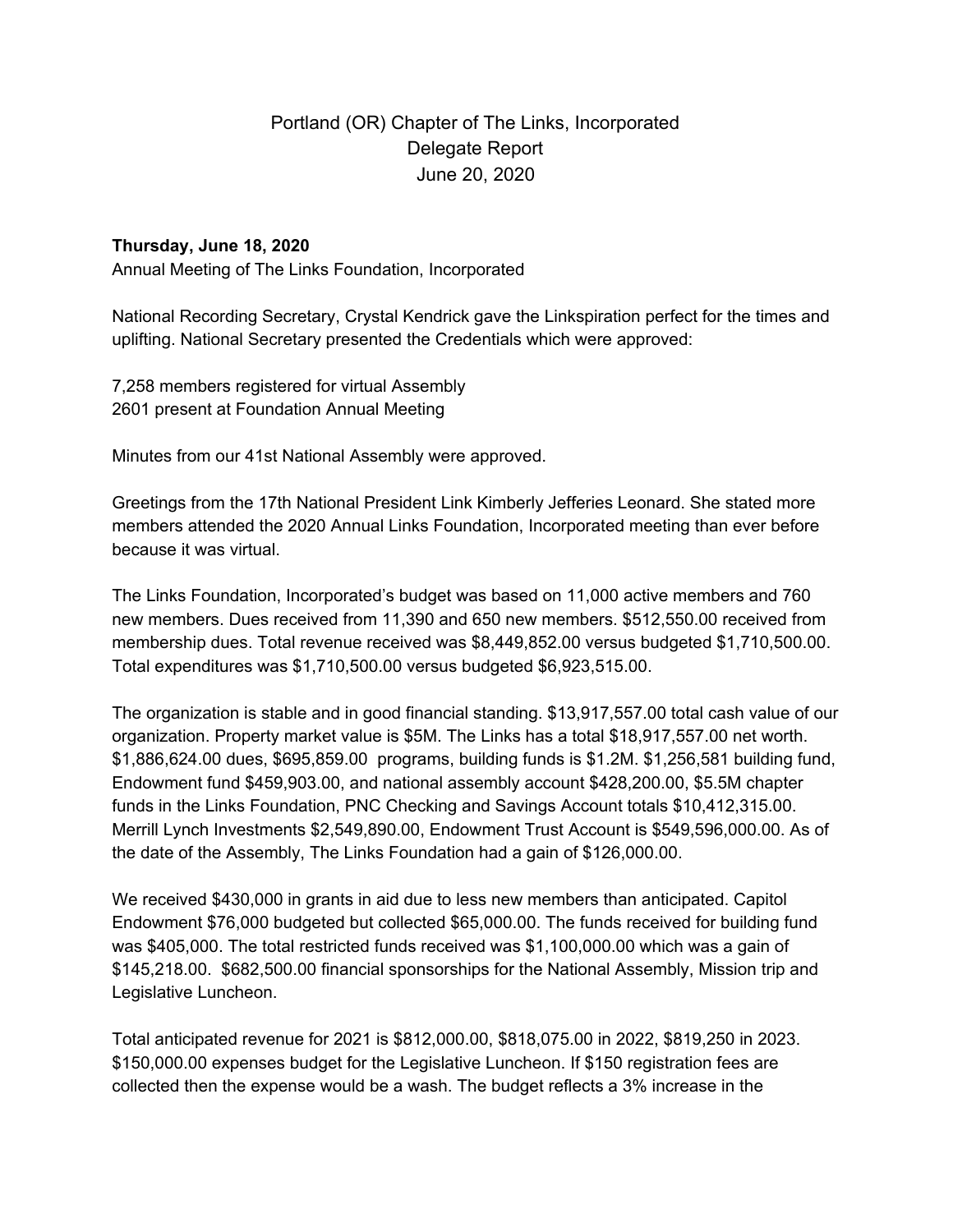Foundation HQ staff wages and salaries for each 2021, 2022, 2023. The total budget for salaries and benefits is \$342,570.73 for 2021, \$351,453.01 for 2022, and \$360,589.76 for 2023. The proposed budget was approved.

Philanthropy Chair and Fund Development Chair. The Vision 2020 Endowment program was successful. Every donation no matter how large or small benefited the success of our Endowment efforts. The 1946 Society members increased from 29 to 35. Grant funds which were unused for programming were allowed to be redirected to COVID-19 efforts. Some future Fund Development goals are develop virtual giving events, re-invigor donor spotlight, promote use of amazon smile.

Links Incorporated enhanced engagement through National partnerships. 34 partnerships secured in the 2018-2020 term. We raised \$910,000.00 in corporate donations in support of the conference. Only \$17K commitments returned to corporations due to changing from in person to virtual conference. \$80,000.00 was raised for the National Assembly. The corporate sponsors were promised acknowledgements during our 75th Anniversary next year. M Financial was among the most recent and top sponsors with CEO, Wes Johnson, husband of Portland member candidate Rosemarie Thompson.

The Annual Meeting concluded with a heart warming presentation from the St. Jude's Hospital representative who highlighted patients' stories and the benefits of The Links's donations. Our 16th National President Dr. Glenda Newell-Harris was acknowledged for her instrumental role in arranging the partnership of The Links, Incorporated and St. Jude's Hospital.

4 service hours awarded for attendance of this Annual Meeting of The Links Foundation, Incorporated.

# **Friday, June 19, 2020**

The Memorial Tribute was beautifully presented. It was still quite tranquil in its prerecorded form. Our departed chapter members Rosemary Anderson and Kimberle Crowell. Our former chapter member Mildred Ollee, and Connecting Link Robert Ned, husband of our former chapter member Charlotte Ned were also listed in the Memoriam.

# *First Plenary*

Roll Call began at 8:25am PST. However, there were technical challenges with getting all the delegates signed in as their chapter name and state rather than individual names. The Plenary was called to order at 9:25AM. Our Poet Laureate Link Mona Lake Jones gave the Linkspiration which will be shared with all members.

287 chapter. Of which 285 delegates were present and voting. A quorum was established. Initial Credentials Report 7,257 members registered 3,000 members attended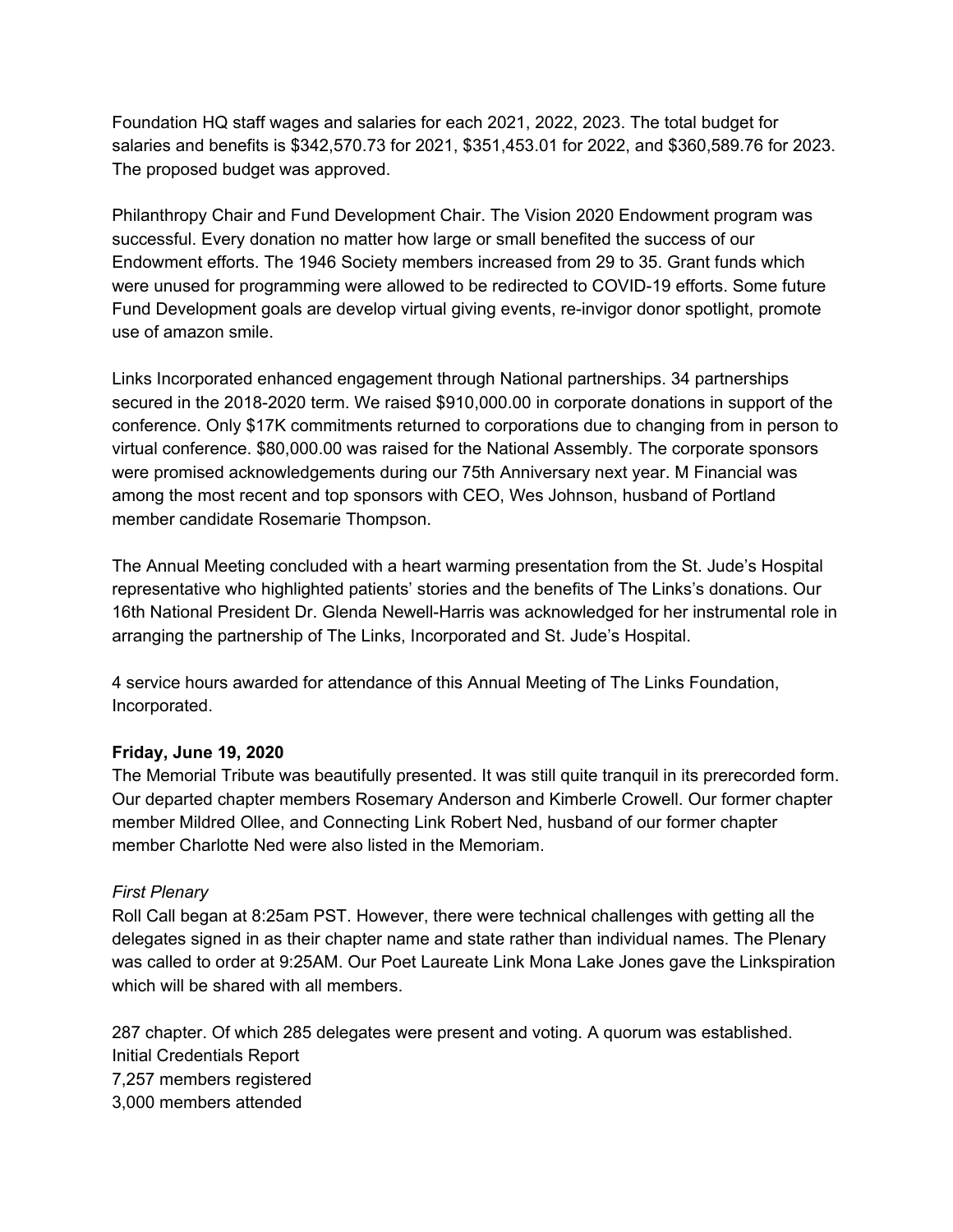787 Delegates & Alternates 8 past national presidents

Link Tyna Davis, National Parliamentarian and Chair of the Constitution and Bylaws Committee presented the standing rules for the National Assembly following Robert's Rules of Order for electronic meetings. The standing rules were adopted.

Our National President gave her report. The Links, Incorporated is a total of 16,188 members. Over 60% of members serve more than the minimum 48 service hours. We have answered the call to our communities and our people by assuming leadership roles. The organization is poised to make a greater impact going forward. Rep John Lewis honored our organization as an esteemed influential organization for human and civil rights.

Link Ethel Isaacs Williams presented the Vice President and Membership Chair report. Membership encompasses the Platinum & Alumnae Affairs Committee, Next Generation Committee, and Intergenerational Committee. Thank you to all chapter Vice Presidents and Membership Chairs. A virtual bouquet of roses was extended to them. The most valuable asset is the members. We have 3,231 Western Area members, 4,571 Eastern Area members, 4,579 Southern Area, 3,807 Central Area members. The Western Area had the highest increase in membership over the 2018-2020 biennium. Education was the leading sector in which members represent. Alumna members total 4,214 of which 821 were in the Western Area. There are 248 new platinum and 23 new 50 year members. Resignations have decreased from 2018 to 2020. The total resignations nationally in 2018 was 128, 110 in 2019 and 41 in 2020. Western Area decreased from 34 to 25 to 8 over the past two years. Forfeitures also declined in 2019 from 2018. No current forfeiture letters have been sent in 2020 as of the Assembly date. 115 forfeiture letters were sent in 2019. We will celebrate friendship all year leading into our 75th Anniversary next year. There will be friendship awards members can possibly win which are the Medal of Friendship to active members, Emerald Lifetime of Friendship Award to alumna members, and the Circle of Roses Chapter Award.

The National Recording Secretary Crystal Kendricks presented her report. The highlight is information about a new MMS report in the works which will include 25/40/50 year anniversaries. The chapter data dashboard will list every member, induction year, birth year, when their dues were paid, DOL, service hours to date, etc. All activities and status of each member will be searchable in one data platform. Link Crystals report was indicative of the movement towards more efficiency.

The National Treasurer Link Ethelyn Bowers reported on the organization's financial status ending April 30, 2020. The actual budget was presented. Net cash available for future obligations is \$2,267,862. We did not suffer any loss due to the pandemic due to the gains we had in the previous 9 months. Total revenue was \$3,316,682.00 of which membership dues accounts for \$1,549,040.00. Total expenditures were \$3,062,410.00 for a net revenue over expenditures of \$254,272.00.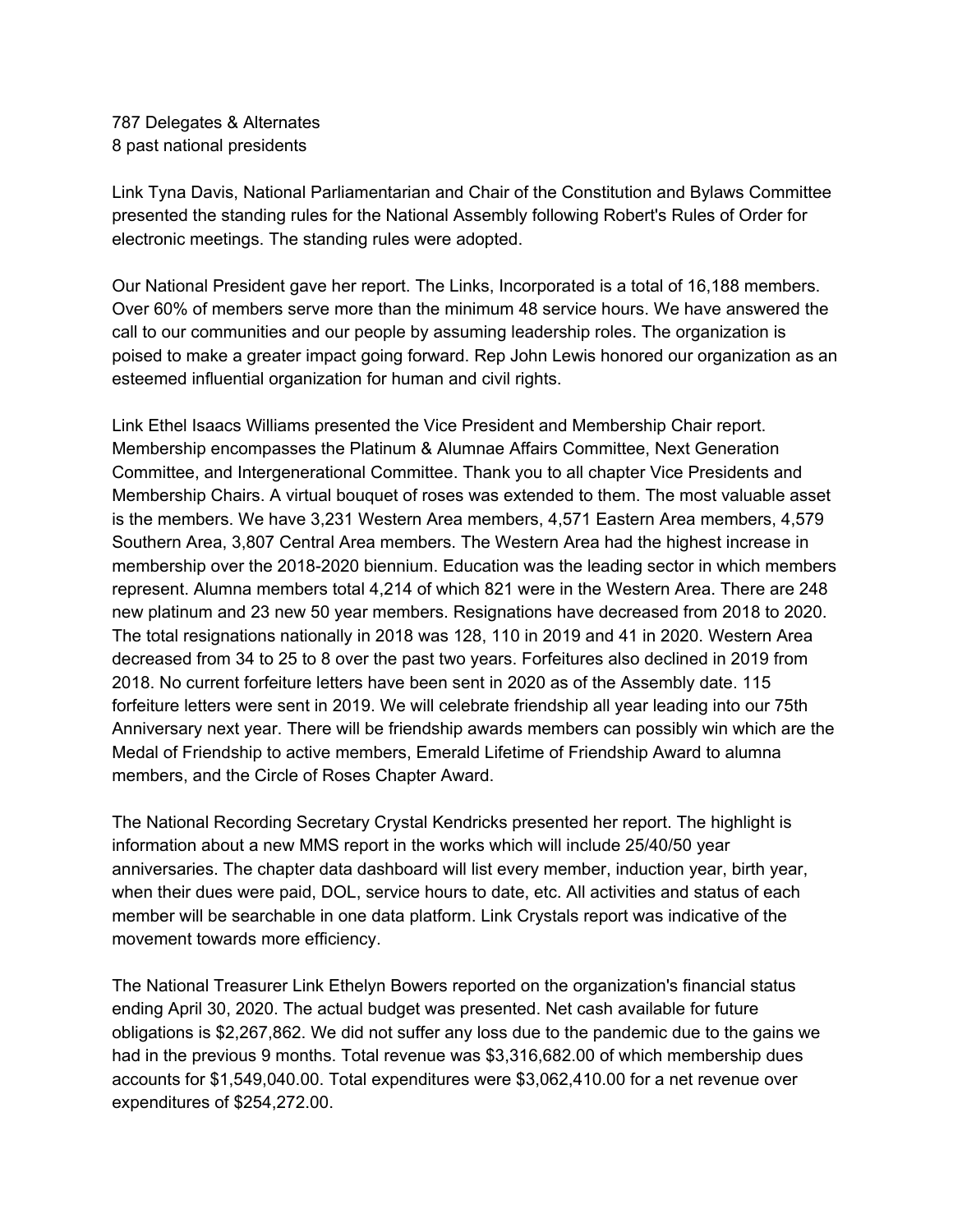The proposed budget for fiscal year 2021-2023 was presented with estimated revenue based on 11,350 members in the first year, 11,375 in the second year, and 11,390 in the 3rd year. All membership figures, take into account attrition. A new line was created for newly chartered chapters with assumption of 0 in the first year then 30 in each the second and third years. The total anticipated operating revenue for year one is \$2,476,000.00, year two is \$2,516,650.00, and year three is \$2,535,100.00. Other revenue from items such as history books, bonding insurance, event registration fees, and membership card replacements is budgeted at \$28,200.00 in year one, \$485,750.00 in year two, and \$501,297.00 in year three. Technology fee expense budget is \$143,000.00 in 2021, \$120,000.00 in 2022 and \$118,000 in 2023. Total expenditures are anticipated to be \$3,004,200.00 in 2021, \$3,004.400.00 in 2022 and \$3,036,397.00 in 2023. The proposed budget was approved.

The National Nominating Chair Link Raynetta Waters presented the certified candidates for office:

National President - sitting President, Link Kimberly Jeffries Leonard National Vice President - sitting VP, Link Ethel Isaacs Williams National Recording Secretary - Link Cori Brock Cooper, Pontchartrain (LA) Chapter; and Link Sharon Dixon Gentry, Music City (TN) Chapter National Treasurer - sitting Treasurer, Link Ethelyn Bowers National Nominating Chair - sitting Nominating Chair, Link Raynetta Waters

There were no nominations from the floor. For the offices with only one nominee, that Link acquires the office without the need for a vote. The National President, Vice President, Treasurer, and Nominating Chair remain in their respective positions.

Due to the many breaks and pauses the technical challenges caused, plenary 1 concluded at 1:47pm PST, plenary 2 convened at 2:30pm PST.

# *Second Plenary*

Report of the Bylaws Committee presented by the National Parliamentarian Link Tyna Davis. The National Constitution and Bylaws Committee reviewed the bylaws, recused themselves from any possible Executive Council approved a new process wherein a member can submit any request or recommendation to the National level for consideration rather than waiting until the next National Assembly to propose changes. The new process is already in the new Manual of Procedures and uploaded into the documents section of the members only website. The Constitution and Bylaws Committee will direct members to the committee where the new wording should go. If the amendment fails, the process does not stop there. The maker of the amendment has the right to go to the committee where the Constitution and Bylaws committee recommended it be placed.

The Constitution and Bylaws Committee is working on cleaning up the National Bylaws and removing inappropriate language. Fundamental rules differ from procedures. The committee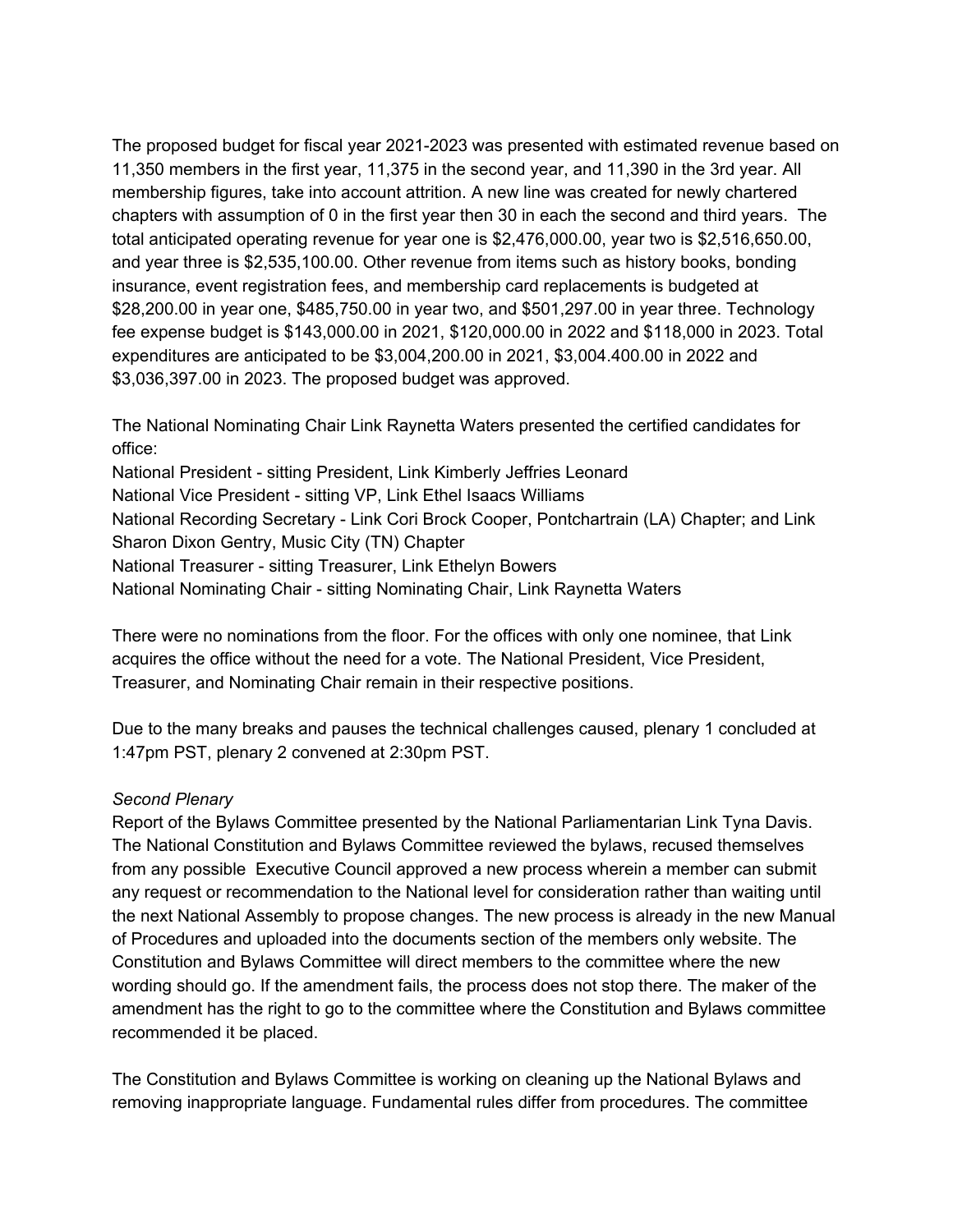recommended 7 of the proposed amendments and did not recommend 12. Various members/chapters retracted their proposed amendments as they understood the Bylaws was not the proper place for the wording the submitter suggested.

Link Tynda made a motion that the National Constitution and Bylaws committee be given authority to correct article and section designations, punctuation, and cross references, and make such other technical and conforming changes as may be necessary to reflect the intent of the membership in connection with these proposed bylaw amendments. The motion passed.

Amendment #1 was withdrawn by the maker of the amendment. There was an objection to withdrawing the motion so a new vote was cast to either withdraw or amendment. The motion to withdraw the amendment passed with a majority vote.

Amendment #2 - The majority vote was not to adopt. The motion failed.

Amendment #3 - The amendment was adopted with a majority vote.

Amendments #4, 5, 6, 7, 8, 9 - Motion to adopt the mass amendments in one motion. The amendment passed with a ⅔ majority vote.

Amendment #10 - The amendment failed with a majority no vote.

Amendment #11 - Motion to amend amendment #11 was made and seconded. The discussion was that the National PArliamentarian was missing from the list of officers, and appointed officers should be trusted to carry out the necessary business of the organization rather than hindering their authority. However, during debate a new motion to defer the matter back to the Constitution and Bylaws Committee which will refer back to the appropriate committee(s). The subsequent motion was seconded. When an amendment is referred, it goes directly to that committee for consideration. It is now the responsibility of that committee to work out all nuances to revise the amendment according to the debate. His was a new motion not discussed by our chapter. However, it made sense to have the intended wording clarified and revised by the Constitution & Bylaws Committee then referred to the appropriate committee. My vote was to refer back to the committee. The motion carried and amendment 11 will be referred back to committee.

Amendment #12 -The maker of the amendment withdrew the amendment. There were no objections to withdrawing so the amendment was withdrawn and not voted on.

Amendment #13 - The amendment failed with a majority vote.

Amendment #14-19: A new motion was made to combine amendments #14-19. The motion was seconded. During debate/questions, Trinity (TX), Potomac (VA) delegates opposed the new motion to combine amendments #14-19. I raised my hand to also voice opposition but the clock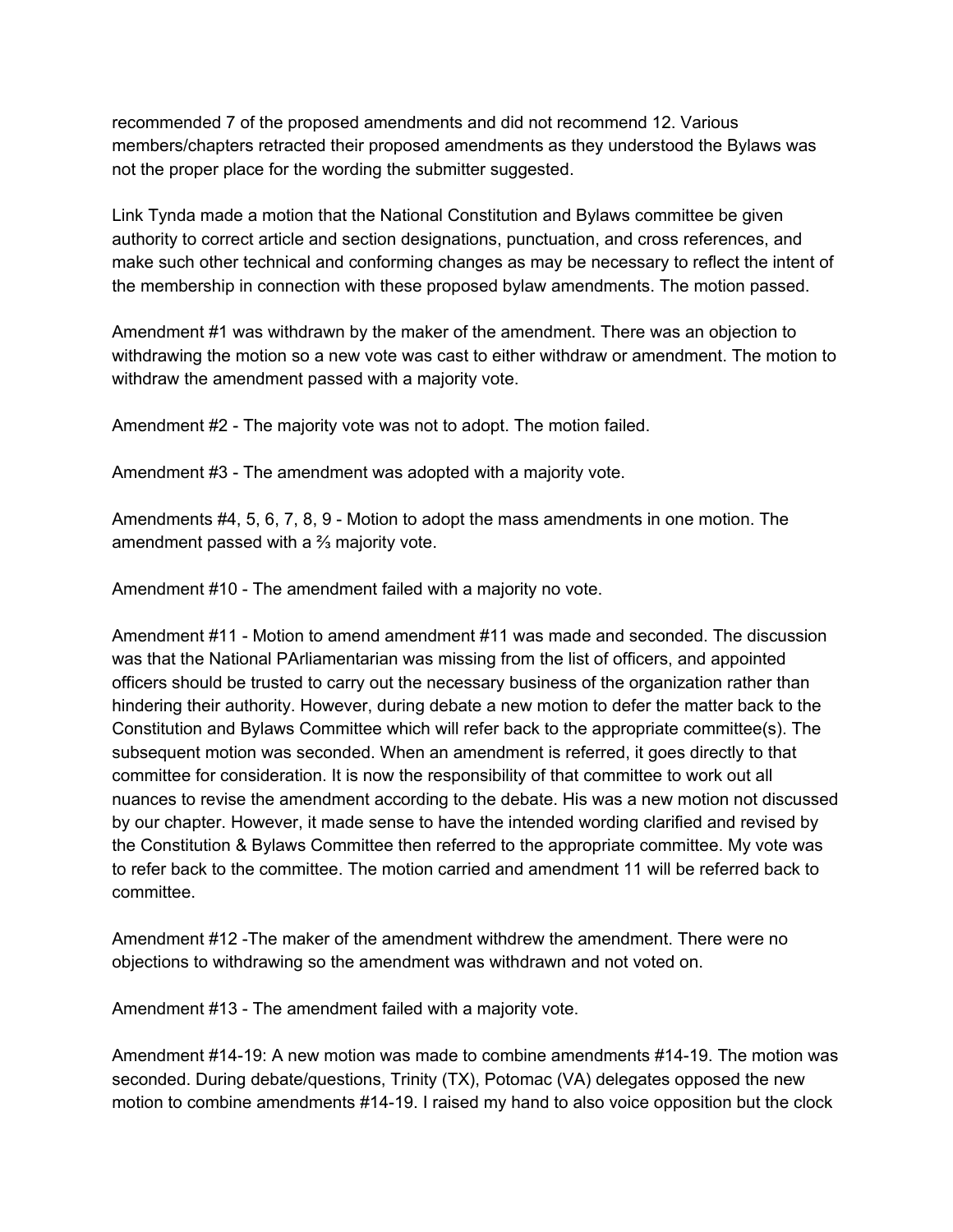stopped on debate so no other delegates were called on for any further discussion. The motion went to vote on whether to group amendments #14-19 and follow the Constitution & Bylaws Committee's recommendations. I voted against since our chapter identified 3 of the amendments (14,16,17) we wanted to adopt. The motion passed to accept the recommendations of the Constitution & Bylaws Committee concerning amendments 14-19.

Link Jarnell Burks Craig, National Elections Committee Chair outlined the election rules prior to the candidates Cori Brock Cooper and Sharon Dixon Gentry's speeches. The delegates transitioned to the Candidates Forum then into the Delegates Lounge to complete roll call and cast our votes.

Club Links was popping with Spinderella on the turntables from 4pm-6pm PST. Many names scrolled across our Facebook page showing their participation in the Juneteenth party.

### **Saturday, June 20, 2020**

#### *Third Plenary*

The meeting began at 8:10am. The New Orleans Chapter President led the Links pledge and sang the Links Song. Link Dolly Doselle Adams presented the Linkspiration.

Credentials Report 7,257 registrants 287 delegates 287 alternates 8 national presidents

Link Shuana Tucker-Sims, Eastern Area Director reported. They realized 100% president roundtable engagement, member satisfaction surveys, transformational programs. They established and collaborated with 14 community partners to implement the programs. Inaugural HBCU program with events on 14 HBCU campuses. They received donors at \$500 and \$1000 levels. The top donors received awards and pins. Education Across the Miles: Linking with West Africa for which more than \$25,000.00 was raised. The Eastern Area aligned with the National Legislative and Public Affairs Take Action Now initiative through public forums.

The Southern Area Director Link Sylvia Perry presented the highlights of their successes. She mentioned they are still mourning the loss of their host opportunity of the 42nd National Assembly. Created an All Star Program for operations and program deliverables to achieve allstar status. White Rose Membership awards established to enhance member engagement. The launched the Southern Area Boutique to increase revenue for the Area and it is run by the Area Treasurer. They developed the ACCESS program to educate links on operational and structural information about the chapter and organization so they are well equipped to serve in any capacity.

Link Monica B. Allen, Central Area Director, presented her report. They reviewed the mission and plans on how they would work to assist their membership. Their priorities were to enhance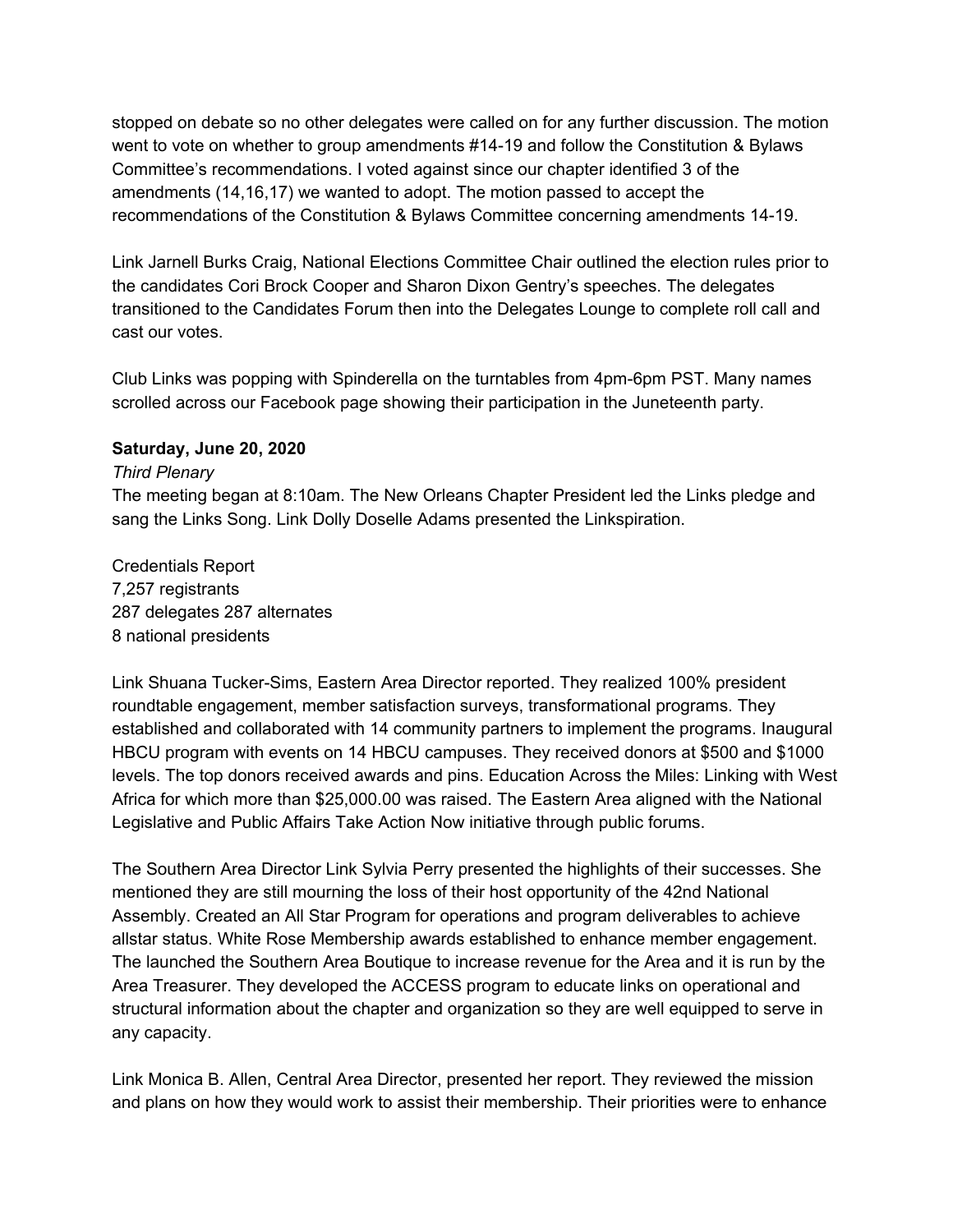membership, strengthen chapter and Area infrastructure, and support programs into our communities. Facilitating a team approach to leadership with collaboration of officers and committees for more efficiency. Increased NSBE Jr. Chapters from 8 to 17,established an HBCU library. \$208,000.00 goal of which they raised half in the first six months. She showed a video to highlight their achievements.

Western Area Director Link Lorna Hankins reported on her theme "Increasing Our Collective Impact by Valuing our LINKED Individuality". She explained the chapter MVP success in supporting and educating on our core values. The Western Area Greenhouse is pivoting programming during COVID-19 by providing at home curriculum, serving food/nutrition, and other help in the community. The Western Area is committed to promoting fiscal and financial accountability. 90% of chapters passed the financial test. 100% of the Western Area chapters completed all financial charges, activities, targets, and deadlines.The Western Area is sound and stable.

Jarnell Burks Craig, read the final elections report. 266 of 287 chapters responded to the roll call. 268 chapters cast ballots. Link Sharon Gentry was elected as the National Recording Secretary with 168 votes. Link Cori Brock Cooper received 100 votes. Link Glenda Newell-Harris led the installation of all national officers for the biennium 2020-2022.

Link Pamela Freeman Fobbs, National Director of Programs gave her report. Full report is in the members only section of the national website. Design implementation and delivery of programs which meet community needs not our wants. Educate our youth using umbrella programs, mentor children, advocate for social justice with get out the vote activities, 100% increase in 2020, support legislation such as the C.R.O.W.N. Act and others which support our communities of color. A new virtual program toolkit is now available on our website. Webinar training which included Service Delivery Model, Our very own Link Carla Penn-Hopson was given a shout out as one facilitating the national program training. Link Pamela highlighted the Dress for Success Program in which gently used purses were donated with \$20 bills in them and decorated journals for women. Executive council voted to elevate the Links STEM Ready program to a signature program. Therefore,Link Pam stated the motion to approve the adoption of the new Links STEM Ready Initiative as a signature program. Delegates voted and the motion passed with 263 affirmative votes to approve the new program. Post Assembly workshops will be posted and distributed to all members as of June 20, 2020.

Five Resolutions were presented by Link Johnese Howard, Co-Chair of the Resolutions Committee. The resolutions were related to voting rights and representation, gender pay gap and discrimination, police brutality, misconduct of law enforcement on African Americn citizens, closing the gap in foster care, hair descrimination, and Links supporting Links seeking public office. The committee recommended the adoption of the Resolution report and acceptance of the Resolutions. Delegates voted and approved the recommendations with a 272 unanimous passage.